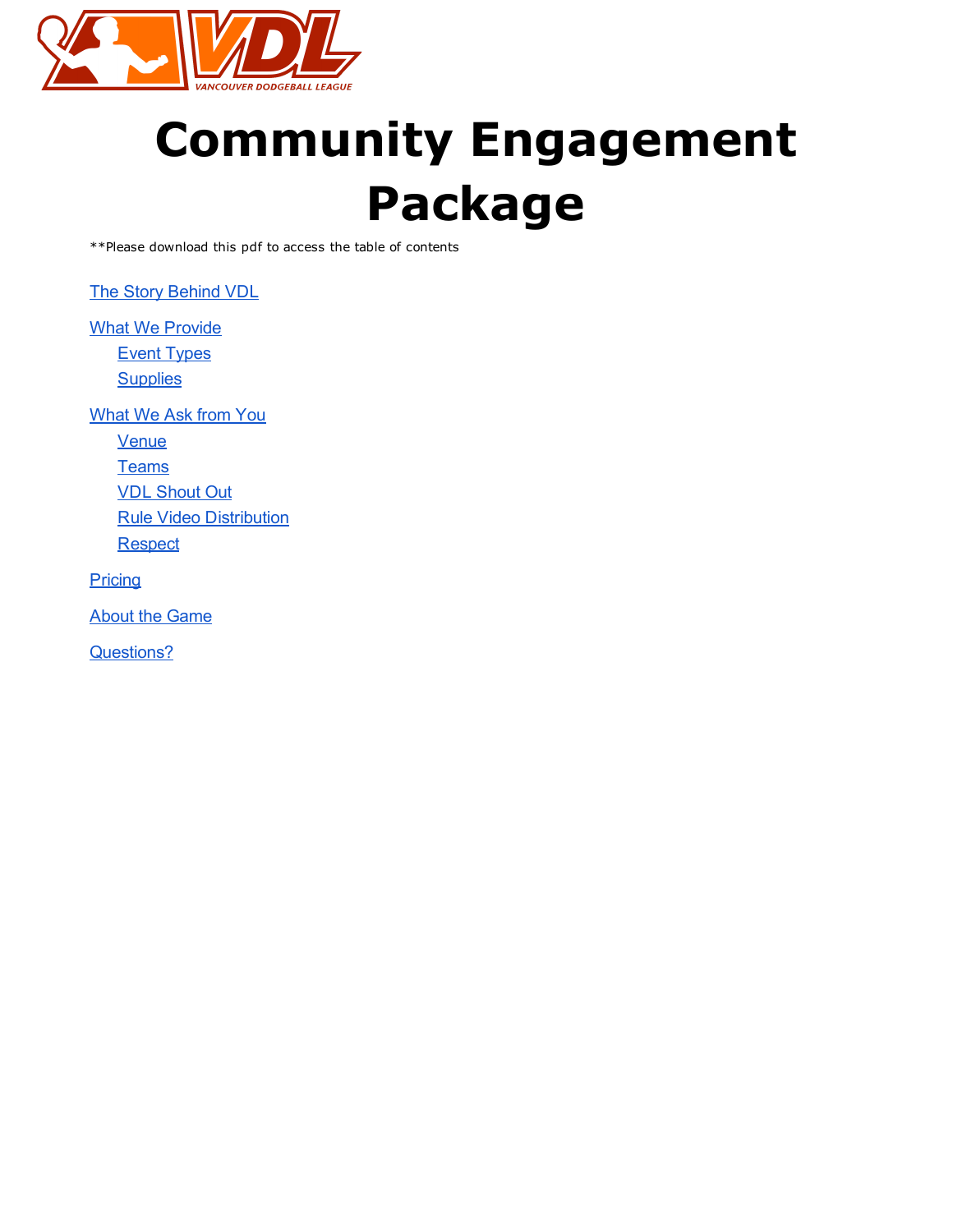# <span id="page-1-1"></span>The Story Behind VDL

The Vancouver Dodgeball League (VDL) is a fusion of fun and spirit for the community to partake in. Run entirely by volunteers who love the sport and are passionate to share it, we seek to foster new teams and friendships while promoting both recreational and high-level competition.

Founded in 2004 by Kevin Bao, VDL began by hosting miscellaneous drop-in nights and tournaments. Twelve players attended the first drop-in, and a few months later, that number swelled up to 120 people playing in tournaments. VDL began offering league play in Spring 2006, and thus Season 1 began, providing a permanent home to avid dodgeball fans. The league has grown immensely in the past years. It now has over 200 teams, 2000+ players, played across 4 nights a week, including subsidiary leagues in Coquitlam (CDL), Richmond (RDL), Chiliwack (The Wack) and is constantly expanding.

The integrity of dodgeball depends on each player's responsibility to have a positive attitude and great sportsmanship, individually and as part of a team. However, that doesn't mean VDL discourages high levels of competition. VDL celebrates excellence in sports, but it should never be at the expense of the mutual respect amongst players, adherence to the agreed upon rules of the game, or the basic joy of play. Actions such as taunting opposing players, dangerous aggression, arguing with referees, not congratulating the other team after a hard fought match, or other "win-at-all-costs" behavior are contrary to dodgeball's spirit and must be avoided.

Today, VDL continues staying true to its mission to advancing the sport of dodgeball and building the fun and community. By being a non-profit organization, the league prides itself on giving back to its players and to the greater community. VDL looks forward to maintaining and expanding its continuous service for years to come.

## <span id="page-1-0"></span>What We Provide

The Vancouver Dodgeball league wants to help you put on a successful event! Whether you just want to rent balls or you want us to help host the event, we will work together to ensure you are happy with everything.

#### <span id="page-1-2"></span>Event Types

We classify the types of events you can hold into two categories: Tournament and Open Dodgeball

A Tournament would be considered an elimination style event which requires a full set of referees to watch over the games. Typically a tournament will consists of a Round Robin, followed by a Single or Double Elimination playoff afterwards.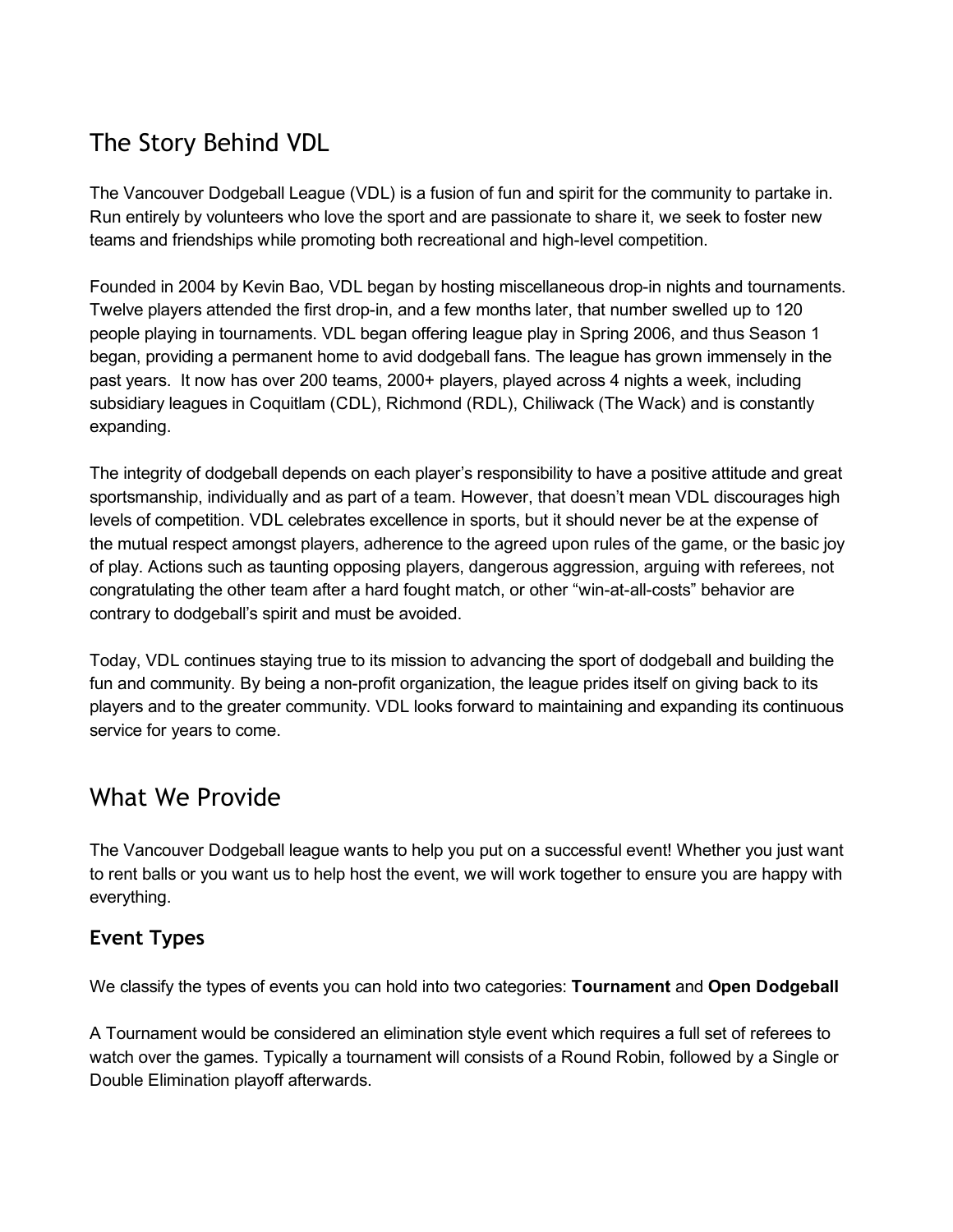An Open Dodgeball event would be similar to what we consider a drop in. This would be ideal for smaller groups so players can play at their own pace in a casual, less competitive environment.

#### <span id="page-2-3"></span>Supplies

Below is what VDL can provide for all events:

- Ball bag(s) includes 2 sets of VDL-approved balls, boundary lines, first aid kit, ice packs
- Rule Demonstration
- Referees (number will vary depending on the size of the tournament)
- Event Schedule
- Tournament bracket

If you have your own equipment or want to setup your own schedule, that's okay too! We will still be happy to help wherever you need us to ensure your event is a success!

## <span id="page-2-1"></span>What We Ask from You

#### <span id="page-2-0"></span>Venue

You will need to have a venue booked for your event. An ideal venue would be a closed gym with enough room for at least two dodgeball courts (dimensions for each court 58'x30'). With that being said, there have been cases where people have had outdoor tournaments as well. We are also able to run tournaments outdoors (beach or grass) if that's what is requested. If you're not sure of where to start in terms of looking for a place to play, we are happy to offer some advice and recommendations.

#### <span id="page-2-5"></span>Teams

You as the organizer of this tournament will be responsible for the team registration. To have a successful event, we would recommend having a minimum of 3 teams participating.

#### <span id="page-2-2"></span>VDL Shout Out

We want to spread our love for dodgeball as much as we can! In return for helping out, we simply ask that the Vancouver Dodgeball League gets mentioned in any communications with your audience. On the day of the event, we would like to have a place to display our banner, in addition to having a short moment to thank you and the participants for having us there!

#### <span id="page-2-4"></span>Rule Video Distribution

To make things easier for everyone, please distribute our VDL Rule [Video](http://www.youtube.com/watch?v=bJ1vEQKX-hE) to all participants of the event well in advance. Give everyone ample time to learn the rules! The rule video is a fantastic way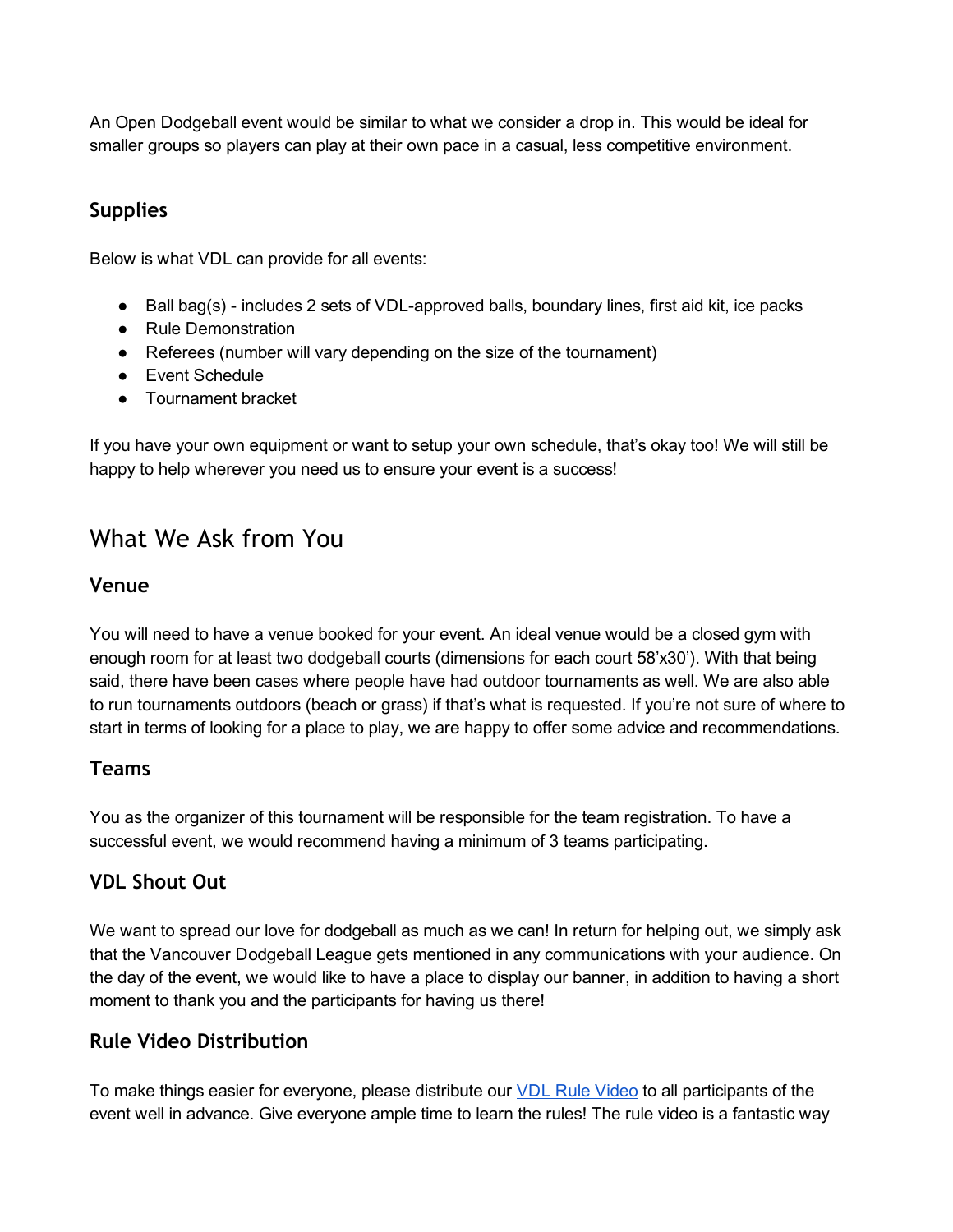to have people familiarize themselves with our style of dodgeball. The better everyone understands the rules, the more fun everyone will have.

#### <span id="page-3-1"></span>Respect

At the end of the day, we are all volunteers who are there because of our love for the game of dodgeball and our passion for building community. VDL will not tolerate disrespect or unsportsmanlike behaviour towards any of their volunteers and reserves the right to decline and/or terminate services to the offender at any time.

# <span id="page-3-0"></span>Pricing

Fees charged by the Vancouver Dodgeball League may be applied as a credit towards registering one or more teams for the upcoming VDL season. If you do choose to register multiple teams, you may split this credit among a maximum of 3 teams. If the season is sold out or already in session, the credit will need to be applied to the following season. This credit will expire one year from your event's date. Our seasons typically run from February to May and October to December.

| # of<br>Courts            | Tournament |           |                | # of                      | <b>Open Dodgeball</b> |           |                |
|---------------------------|------------|-----------|----------------|---------------------------|-----------------------|-----------|----------------|
|                           | 2-3 Hours  | 4-5 Hours | <b>6 Hours</b> | <b>Courts</b>             | 2-3 Hours             | 4-5 Hours | <b>6 Hours</b> |
| 2 Courts<br>(min 8 refs)  | \$300      | \$400     | \$500          | 2 Courts<br>(min 4 refs)  | \$180                 | \$240     | \$300          |
| 3 Courts<br>(min 12 refs) | \$450      | \$550     | \$650          | 3 Courts<br>(min 6 refs ) | \$270                 | \$330     | \$390          |
| 4 Courts<br>(min 16 refs) | \$600      | \$800     | \$1,000        | 4 Courts<br>(min 8 refs)  | \$360                 | \$480     | \$600          |

This fee can be paid via cheque or using Paypal's Send money to friends or family option. If by cheque, please make it out to The Vancouver Dodgeball League. If you decide to send money using Paypal, please send it to [info@vdldodgeball.ca](mailto:info@vdldodgeball.ca) with a note stating the date of your event along with your organization name.

Distribution of the credit must be managed by the organization's point of contact. Your point of contact can then communicate with the VDL Programs coordinator regarding who the teams registering will be.